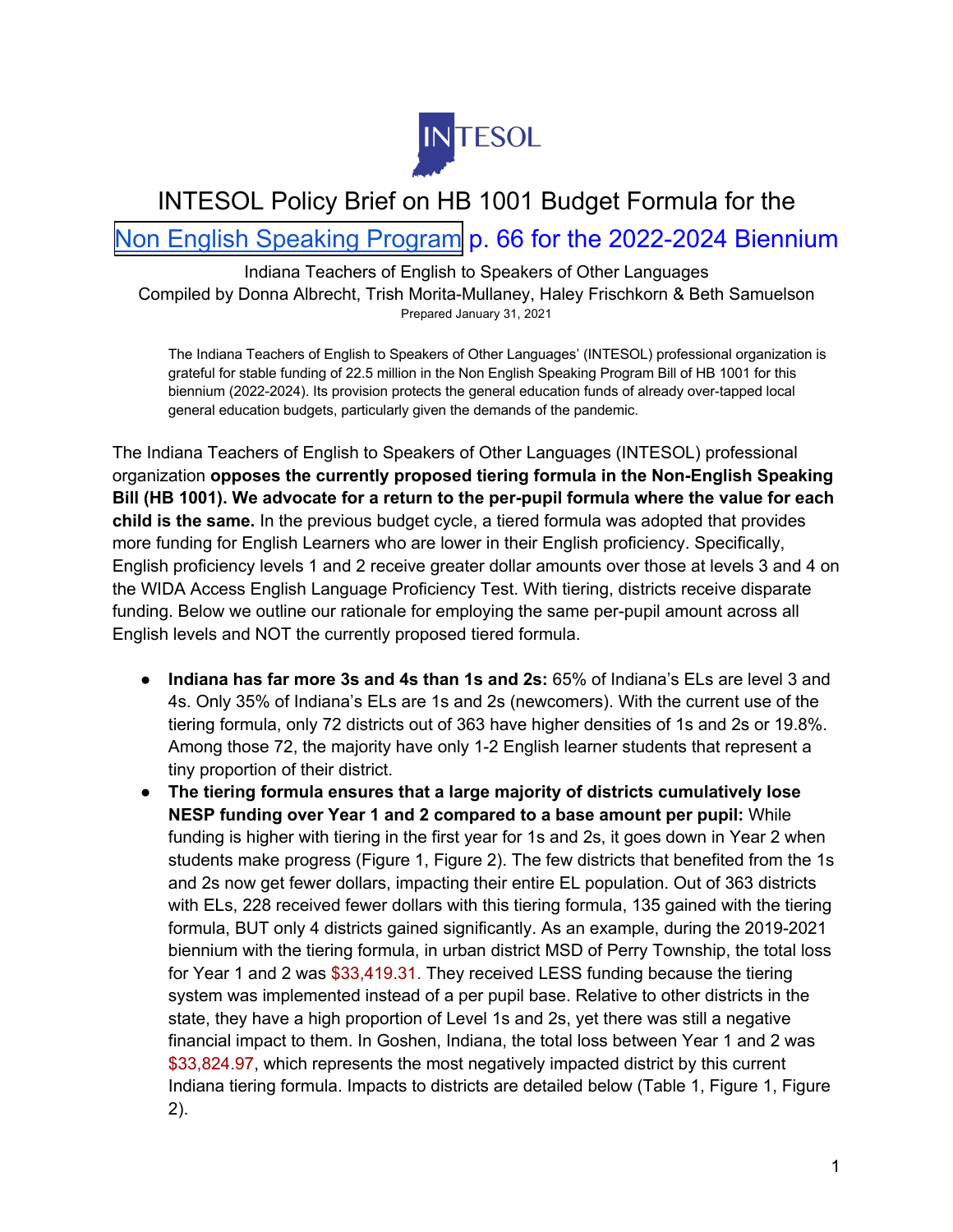- **Lower levels of language proficiency progress more quickly; higher levels are slower:** While level 1 and 2 students seem to be more in need when they first arrive, WIDA English test data and language acquisition research show that they make faster progress than their higher-level peers (3s in 4s). In short, levels 3s and 4s take longer to move from level 3 to 5, whereas moving from a 1 to a 2 goes quickly. "When considering language growth, one principle to be aware of is 'lower is faster, higher is slower'" (WIDA Consortium, 2009).
- **Short timeline to get students English proficient:** ESSA (Every Student Succeeds Act), Section  $3121(a)(6)$  mandates a report every two years of the number and percentage of "ELs who have not yet attained English language proficiency within five years" (U.S. Department of Education, 2015). Equal dollars per pupil makes it easier for districts to meet the needs of all English learners and to more easily project their future EL budgets.

**Financial NESP tiering impact to school districts during the last biennium (2019-2021).** Because an even per pupil amount was NOT applied during the last biennium, the financial impact to schools with the tiering formula is detailed below for the 30 most gravely impacted districts. As an example, the School City of Hammond would have received \$31,814.84 more If the base/per pupil amount had been employed. Instead, they received appreciably less impacting their capacity to serve their entire EL population (Table 1, Figure 1).

| <b>Corporation Name</b>             | <b>Public ELL Student</b><br>Count 2019-2020 used for<br>funding formula | Because tier was adopted<br>instead of base, financial<br>impact during for last<br>biennium |
|-------------------------------------|--------------------------------------------------------------------------|----------------------------------------------------------------------------------------------|
| <b>Goshen Community Schools</b>     | 1769                                                                     | -\$33,824.97                                                                                 |
| Perry Township Schools              | 4807                                                                     | $-$ \$33,419.31                                                                              |
| School City of Hammond              | 1624                                                                     | $-$ \$31,814.84                                                                              |
| M S D Wayne Township                | 3217                                                                     | $-$29,379.81$                                                                                |
| M S D Pike Township                 | 2069                                                                     | $-$24,019.34$                                                                                |
| <b>Westview School Corporation</b>  | 694                                                                      | -\$21,837.66                                                                                 |
| West Noble School Corporation       | 565                                                                      | $-$19,125.52$                                                                                |
| South Bend Community School Corp    | 1732                                                                     | $-$18,280.47$                                                                                |
| Avon Community School Corp          | 627                                                                      | $-$16,884.60$                                                                                |
| <b>Fairfield Community Schools</b>  | 304                                                                      | $-$14,687.00$                                                                                |
| Carmel Clay Schools                 | 729                                                                      | $-$14,394.33$                                                                                |
| <b>Middlebury Community Schools</b> | 310                                                                      | $-$14,231.80$                                                                                |
| Hamilton Southeastern Schools       | 1002                                                                     | $-$14,145.19$                                                                                |
| Franklin Township Com Sch Corp      | 672                                                                      | $-$13,629.50$                                                                                |
| M S D Decatur Township              | 518                                                                      | $-$11,048.28$                                                                                |
| Crown Point Community School Corp   | 241                                                                      | $-$10,875.57$                                                                                |

**Table 1.** Financial impact to districts due to implementation of tiering in the last biennium instead of an equal per pupil amount.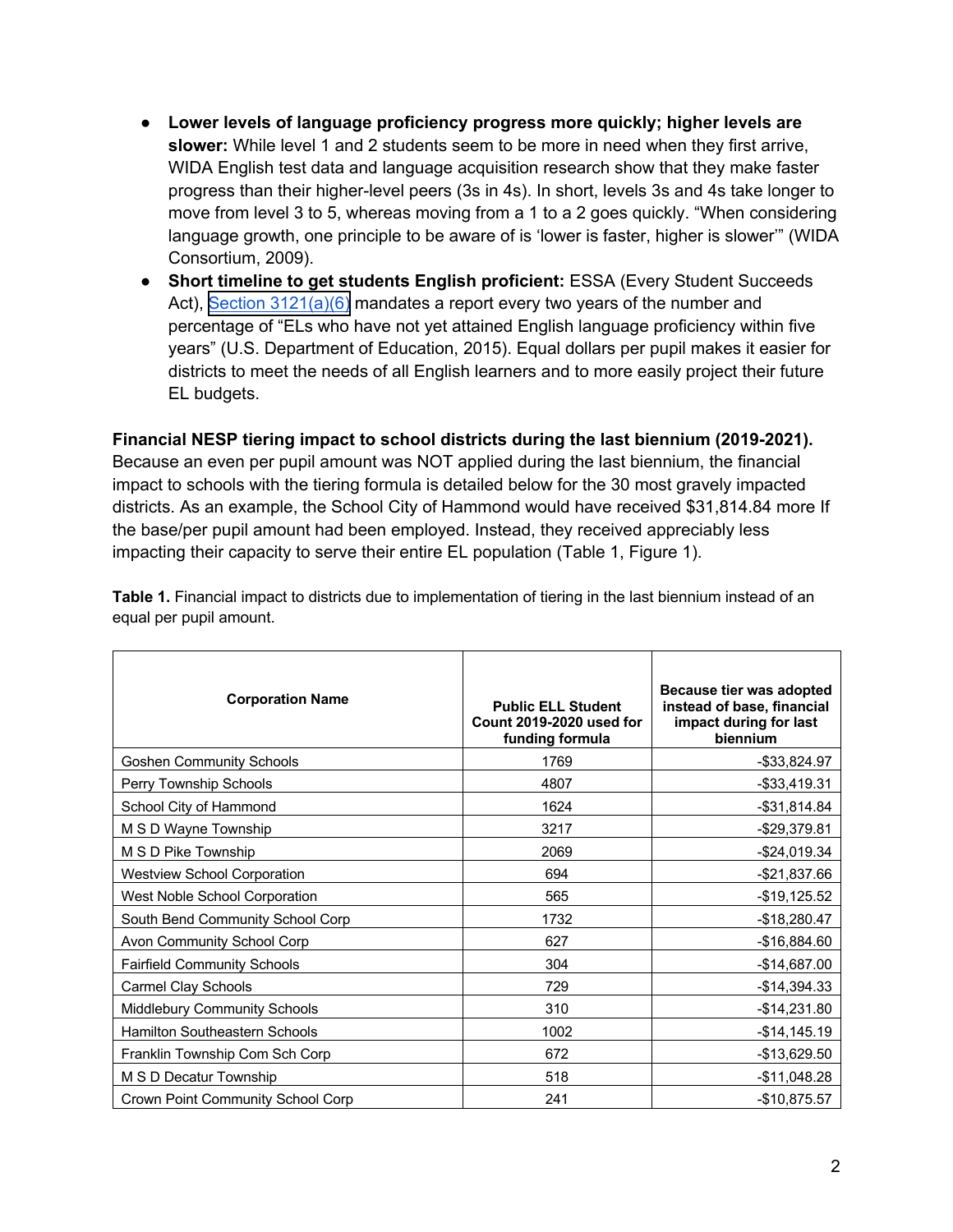| Lake Central School Corporation       | 341  | $-$10,614.47$  |
|---------------------------------------|------|----------------|
| Lafayette School Corporation          | 943  | $-$10,288.03$  |
| <b>Community Schools of Frankfort</b> | 848  | $-$10,268.14$  |
| Tippecanoe School Corp                | 868  | $-$9,506.49$   |
| School City of Whiting                | 144  | $-$ \$8,612.84 |
| Brownsburg Community School Corp      | 279  | $-$ \$8,290.93 |
| Bartholomew Con School Corp           | 1266 | $-$7,685.97$   |
| Penn-Harris-Madison School Corp       | 291  | $-$7,580.59$   |
| Christel House Academy South          | 171  | $-$7,404.92$   |
| Christel House Academy West           | 156  | $-$7,135.35$   |
| <b>Warsaw Community Schools</b>       | 692  | $-$ \$6,809.40 |
| Merrillville Community School Corp    | 186  | $-$ \$6,610.75 |
| Greater Jasper Consolidated Schools   | 258  | $-$ \$6,161.16 |
| Clark-Pleasant Community Sch Corp     | 365  | $-$ \$6,111.30 |

**Figure 1.** School City of Hammond: Actual impact to districts with tiering formula versus base formula. LOSS over last biennium: -\$31,814.84

**Figure 2.** Goshen Schools: Actual impact to districts with tiering formula versus base formula. LOSS over last biennium: -\$33,824.97.



## **Federal and state law requirements:**

- Federal and State laws and regulations require school districts to serve all English learners until they have been exited from the English as a new language program. (Title VI of the Civil Rights Act of 1964; Lau v. Nichols 414 U.S. 563, 94 S. Ct. 786, 1974; Equal Educational Opportunities Act (EEOA),1974; Castaneda v. Pickard (1981); Plyler v. Doe (1982); [ESSA \(2015\)](https://www.ed.gov/essa?src=rn) reauthorization of ESEA).
- Research shows that it takes between 4-10 years for individuals to reach academic language proficiency. When our level 3 and 4 students do not get the support they need, they are more likely to become long-term ELs. (Hakuta, Butler & Witt, 2000; Collier & Thomas, 2017)
- Many Indiana districts admit they do not directly serve level 3 and 4 students. The tiered formula reinforces districts exclusively serving 1s and 2s and not meeting the needs of all their ELLs.